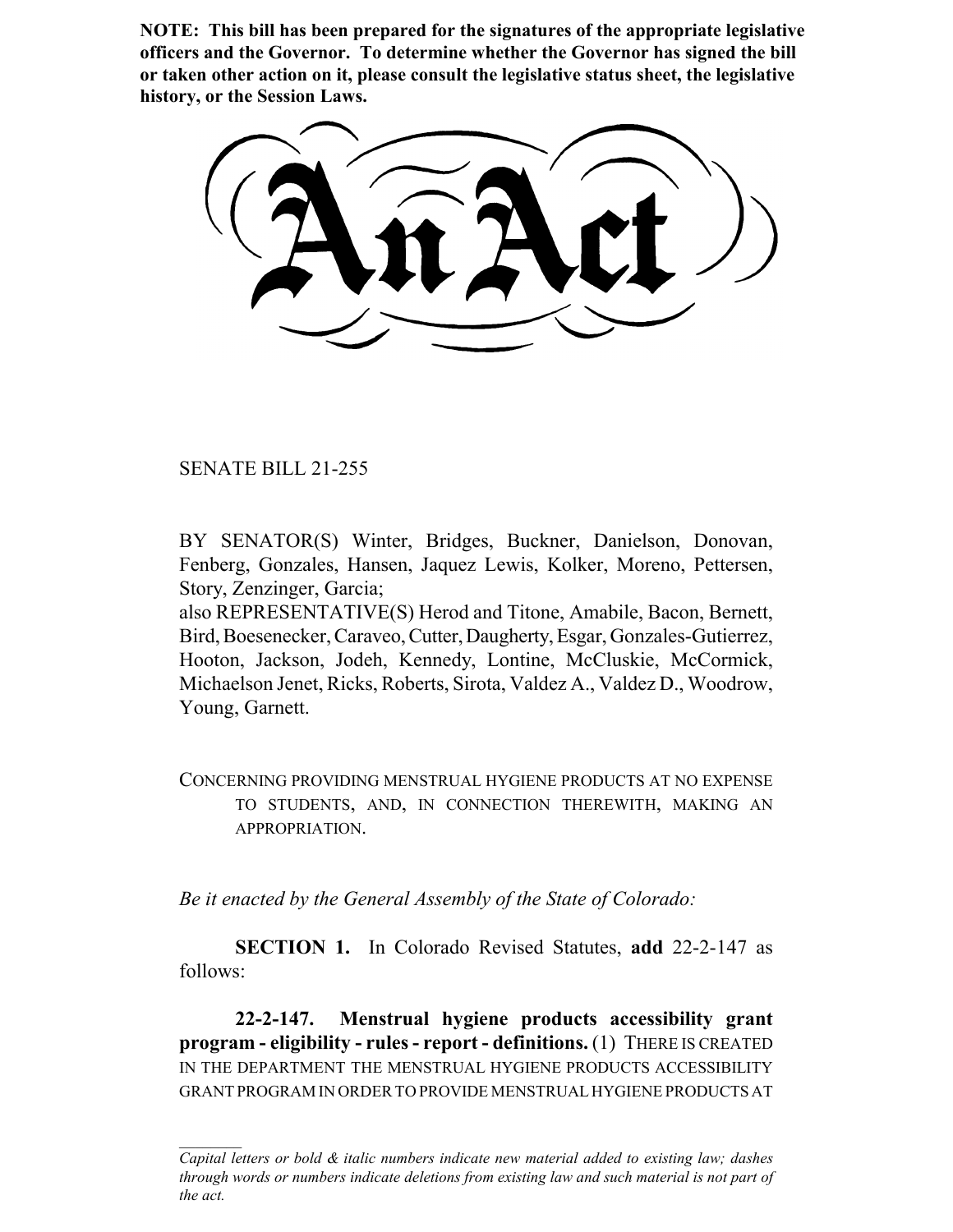NO EXPENSE TO STUDENTS. A GRANT RECIPIENT SHALL ENSURE THAT MENSTRUAL HYGIENE PRODUCTS ARE ACCESSIBLE TO A STUDENT REGARDLESS OF THE STUDENT'S GENDER IDENTITY.

(2) A GRANT RECIPIENT SHALL USE THE AWARD TO ACQUIRE AND DISTRIBUTE MENSTRUAL HYGIENE PRODUCTS AT NO EXPENSE TO STUDENTS OR INSTALL AND MAINTAIN A DISPENSING MACHINE OR DISPOSAL RECEPTACLE FOR MENSTRUAL HYGIENE PRODUCTS.

(3) AN ELIGIBLE GRANT RECIPIENT IS:

(a) A LOCAL EDUCATION PROVIDER IF IT HAS FIFTY PERCENT OR MORE STUDENTS ENROLLED WHO ARE ELIGIBLE FOR FREE OR REDUCED-COST LUNCH PURSUANT TO THE FEDERAL "RICHARD B. RUSSELL NATIONAL SCHOOL LUNCH ACT", 42 U.S.C. SEC. 1751 ET SEQ.;

(b) THE COLORADO SCHOOL FOR THE DEAF AND THE BLIND, CREATED AND EXISTING PURSUANT TO SECTION 22-80-102 (1)(a); OR

(c) AN APPROVED FACILITY SCHOOL, AS DEFINED IN SECTION  $22 - 2 - 402$  (1).

(4) TO RECEIVE A GRANT, AN ELIGIBLE GRANT RECIPIENT MUST SUBMIT AN APPLICATION TO THE DEPARTMENT BY A DATE SPECIFIED BY THE DEPARTMENT. THE ELIGIBLE GRANT RECIPIENT MUST INCLUDE DATA IN ITS APPLICATION CONCERNING THE NUMBER OF STUDENTS ENROLLED AT THE ELIGIBLE GRANT RECIPIENT AND THE NUMBER OF RESTROOMS, INCLUDING GENDER-NEUTRAL RESTROOMS, ON THE PROPERTY OF THE ELIGIBLE GRANT RECIPIENT.

(5) SUBJECT TO AVAILABLE APPROPRIATIONS, THE DEPARTMENT SHALL IMPLEMENT AND ADMINISTER THE GRANT PROGRAM, AND SHALL AWARD A GRANT TO AN ELIGIBLE GRANT RECIPIENT THAT APPLIES IN AN AMOUNT THAT IS PROPORTIONATE TO THE NUMBERS OF STUDENTS AND RESTROOMS AS PROVIDED IN ITS APPLICATION. THE STATE BOARD MAY PROMULGATE RULES AS NECESSARY TO IMPLEMENT THE GRANT PROGRAM.

(6) (a) ON OR BEFORE OCTOBER 1, 2022, AND ON OR BEFORE OCTOBER 1, 2023, EACH GRANT RECIPIENT SHALL SUBMIT A REPORT TO THE DEPARTMENT. THE REPORT MUST INCLUDE INFORMATION CONCERNING THE

## PAGE 2-SENATE BILL 21-255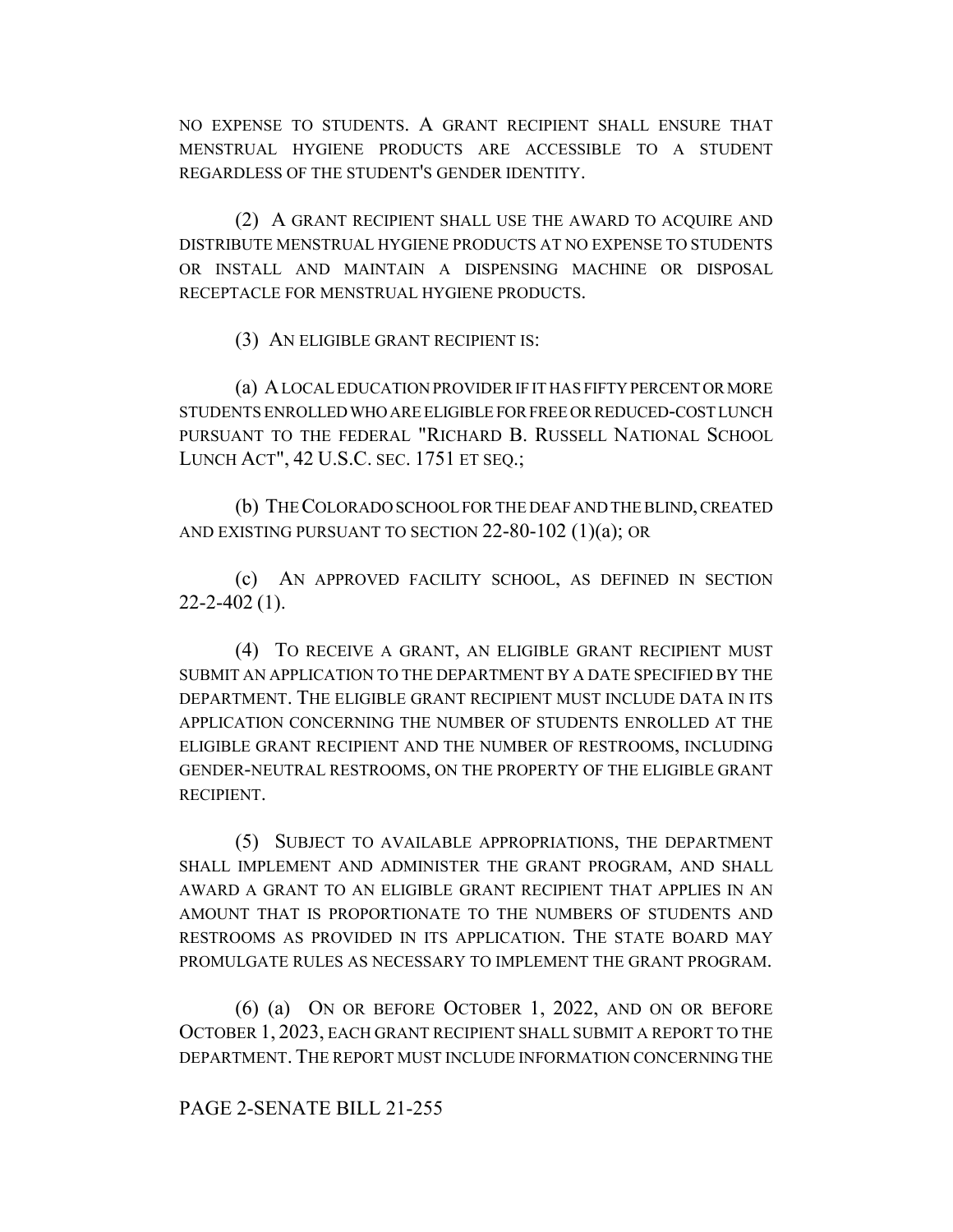AMOUNT OF MONEY SPENT ON THE ACQUISITION AND DISTRIBUTION OF MENSTRUAL HYGIENE PRODUCTS AND THE AMOUNT OF MONEY SPENT ON THE INSTALLATION AND MAINTENANCE OF A DISPENSING MACHINE OR DISPOSAL RECEPTACLE FOR MENSTRUAL HYGIENE PRODUCTS.

(b) ON OR BEFORE JANUARY 2, 2023, AND ON OR BEFORE JANUARY 2, 2024, THE DEPARTMENT SHALL SUBMIT A SUMMARIZED REPORT OF THE INFORMATION RECEIVED PURSUANT TO SUBSECTION (6)(a) OF THIS SECTION TO THE EDUCATION COMMITTEES OF THE SENATE AND HOUSE OF REPRESENTATIVES, OR ANY SUCCESSOR COMMITTEES.

(7) THE DEPARTMENT MAY SEEK, ACCEPT, AND EXPEND GIFTS, GRANTS, OR DONATIONS FROM PRIVATE OR PUBLIC SOURCES FOR THE PURPOSES OF THIS SECTION.

(8) AS USED IN THIS SECTION, UNLESS THE CONTEXT OTHERWISE REQUIRES:

(a) "GRANT PROGRAM" MEANS THE MENSTRUAL HYGIENE PRODUCTS ACCESSIBILITY GRANT PROGRAM CREATED AND EXISTING PURSUANT TO THIS SECTION.

(b) "LOCAL EDUCATION PROVIDER" MEANS A SCHOOL DISTRICT, A CHARTER SCHOOL AUTHORIZED BY A SCHOOL DISTRICT PURSUANT TO PART 1 OF ARTICLE 30.5 OF THIS TITLE 22, A CHARTER SCHOOL AUTHORIZED BY THE STATE CHARTER SCHOOL INSTITUTE PURSUANT TO PART 5 OF ARTICLE 30.5 OF THIS TITLE 22, OR A BOARD OF COOPERATIVE SERVICES CREATED AND OPERATING PURSUANT TO ARTICLE 5 OF THIS TITLE 22 THAT OPERATES ONE OR MORE PUBLIC SCHOOLS.

(c) "MENSTRUAL HYGIENE PRODUCTS" MEANS TAMPONS, MENSTRUAL PADS, AND PANTILINERS.

**SECTION 2. Appropriation.** For the 2021-22 state fiscal year, \$100,000 is appropriated to the department of education. This appropriation is from the general fund. To implement this act, the department may use this appropriation for the menstrual hygiene product accessibility grant program.

**SECTION 3. Act subject to petition - effective date.** This act takes effect at 12:01 a.m. on the day following the expiration of the

## PAGE 3-SENATE BILL 21-255